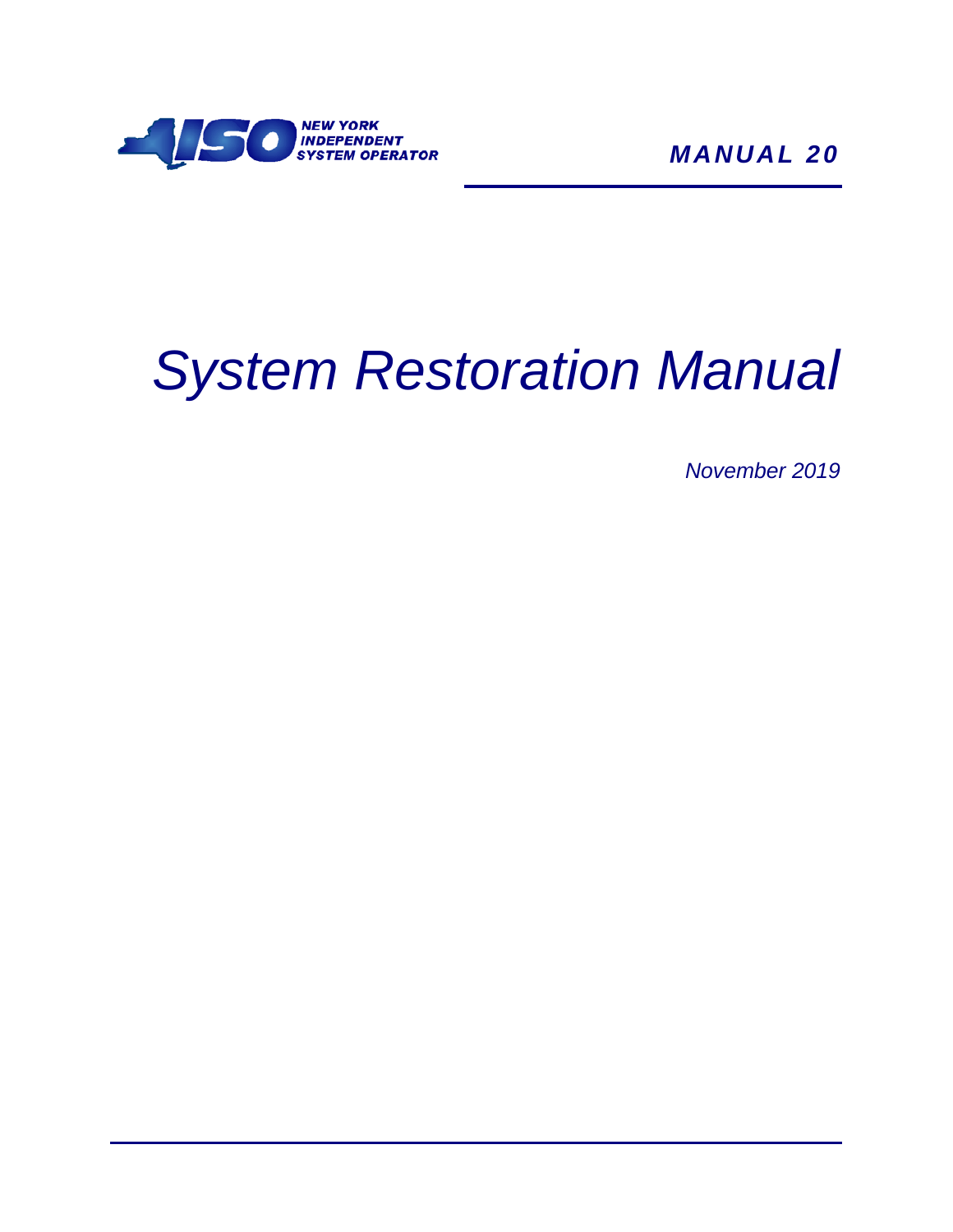# **3. RESTORATION-RELATED FACILITIES**

The NYISO and the TOs within the NYISO's Reliability Coordinator Area shall secure adequate Black Start Facilities to meet the requirements of the NYISO's System Restoration Procedure. Black Start Resources are individual units that have the capability, following a system-wide blackout, to start up and energize a bus without the availability of an outside electric supply. Black Start Facilities are multi-unit plants, containing at least one Black Start Resource, where the entire plant can be restarted without the availability of an outside electric supply. All Black Start Facilities must incorporate at least one Black Start Resource. It is not required that all units at a Black Start Facility be Black Start Resources.

# **3.1 Black Start Resources**

#### **3.1.1 NYISO Black Start Service Resources**

The NYISO determines the need and adequacy of Black Start Facilities for the NYISO's restoration procedure through operating studies and simulation. The NYISO restoration procedure shall include identification of any Black Start Facility and the characteristics of such units, including but not limited to the following: the name of the Black Start Facility, location, megawatt and megavar capacity, and type of unit. Procedures for acquiring the necessary Black Start Resources as identified in NYISO studies are in Section 7, Black Start Capability Service, of the *NYISO Ancillary Services Manual* (posted as an Operations manual on the NYISO Web site at the following URL: [https://www.nyiso.com/manuals](https://www.nyiso.com/manuals-tech-bulletins-user-guides)[tech-bulletins-user-guides\)](https://www.nyiso.com/manuals-tech-bulletins-user-guides).

#### **3.1.2 Transmission Owner Black Start Service Resources**

Transmission Owners within the NYISO's Reliability Coordinator Area are responsible for determining the need and adequacy of Black Start Facilities to meet the requirements of their local restoration procedure. The TO restoration procedure shall include identification of any Black Start Facilities and the characteristics of such units, including but not limited to the following: the name of the Black Start Facility, location, megawatt and megavar capacity, and type of unit. The identity of TO Black Start Facilities shall be made available to the NYISO and to affected TOs. Transmission Owners are responsible for procuring any required local Black Start Resources.

#### **3.1.3 Black Start Testing Procedures**

Black Start Testing procedure requirements shall be designed by the Transmission Operator to ensure Black Start Facilities are able to perform their intended function in the SRP. The number of units to be included in the Black Start Resource test procedures shall be determined by the SRP requirements to control voltage and frequency.

Each Generator Operator with a Black Start Resource shall prepare Black Start Resource specific testing procedures, perform Black Start Resource tests, and maintain records of such testing, in accordance with the testing requirements set by the Transmission Owner to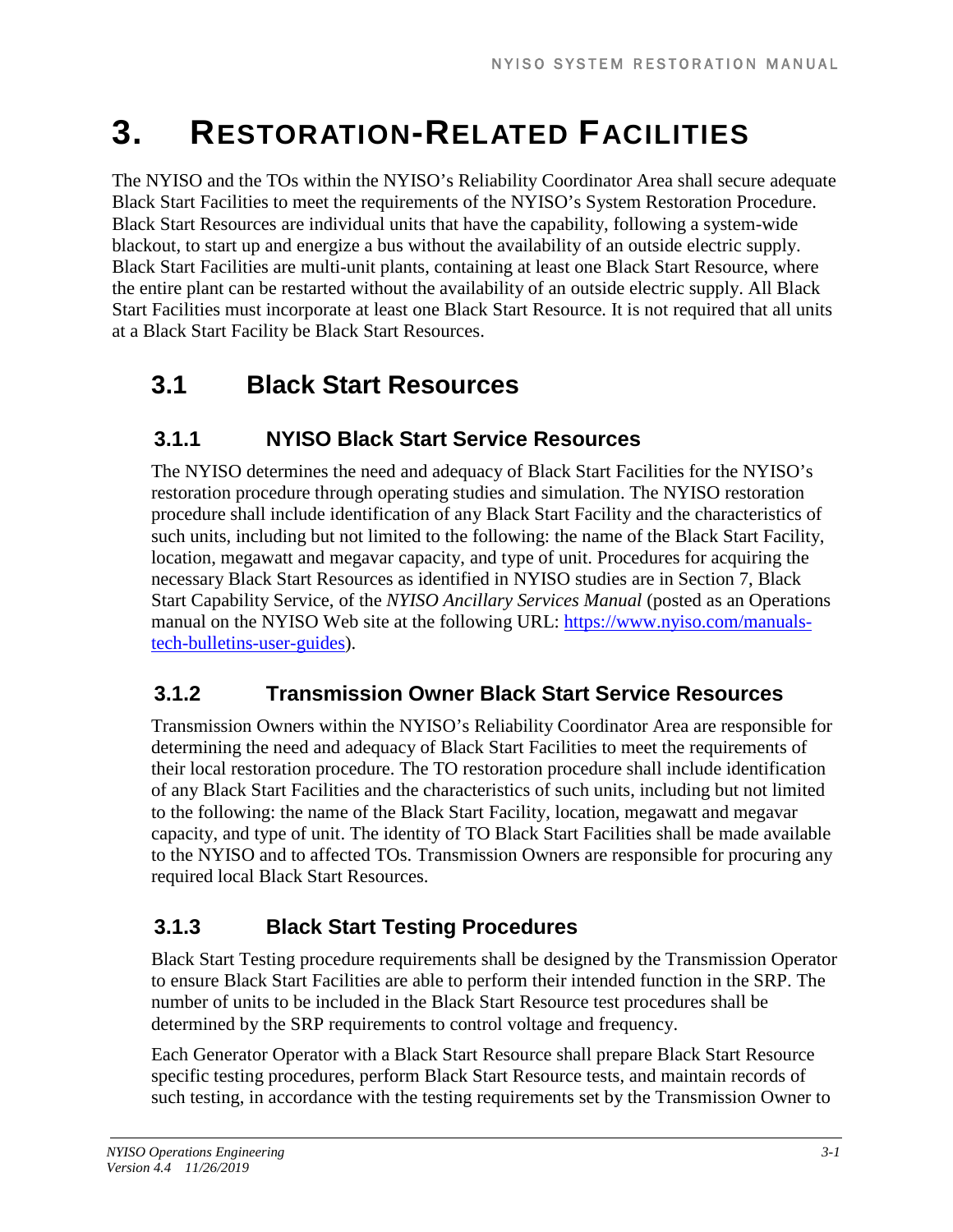verify the unit's ability to, following a system-wide blackout, start up and fulfill its requirements in the SRP without the availability of an outside electric supply.

The most current test procedure shall be provided to the NYISO, and in the case of local Black Start Resources, to the appropriate TO, upon request.

#### **3.1.4 Black Start Resource Testing Requirements**

The annual test requirements for each Black Start Resource shall include the ability to:

1. Start with no support from the Bulk Electric System.

2. Energize a transmission bus or a generating station switchyard element

3. Operate in a stable condition while isolated from the Bulk Electric System for a minimum of ten minutes.

The Transmission Owner may specify additional testing requirements

#### **3.1.5 Black Start Testing Frequency**

At least once each capability year each Black Start Facility in the NYISO's Reliability Coordinator Area must successfully test or demonstrate the ability of their Black Start unit(s) to perform their intended function as required by the NYISO's or local TO's SRP.

The NYISO shall determine the time within the capability year that the testing shall be completed.

Tests must be coordinated with the NYISO and the TO in whose service territory the unit is located.

#### **3.1.6 Documentation of Black Start Testing**

Generator Operators of Black Start Resources shall document the date, start-time, and duration of all tests, and indicate if the tests meet the criteria in the unit's Black Start test procedure. Testing will be certified to the NYISO through the form found in the *Services Tariff*, Rate Schedule 5, Appendix I (available from the NYISO Web site at the following URL: [https://www.nyiso.com/regulatory-viewer\)](https://www.nyiso.com/regulatory-viewer). This documentation must be provided to the NYISO within 30 calendar days following a request from the NYISO.

Each Generator Operator, for each Black Start unit, shall annually provide a letter to the NYISO confirming that it identifies and maintains a list of critical components in its facilities (i.e., batteries, diesel back-up generators, inverters, etc.) to verify the condition of these critical components in accordance with good industry practice.

The NYISO shall maintain a database of all units identified as Black Start Resources for use in the SRP. This database shall include the name, location, megawatt capacity, megavar capacity, type of unit, latest date of test, and starting method for each unit.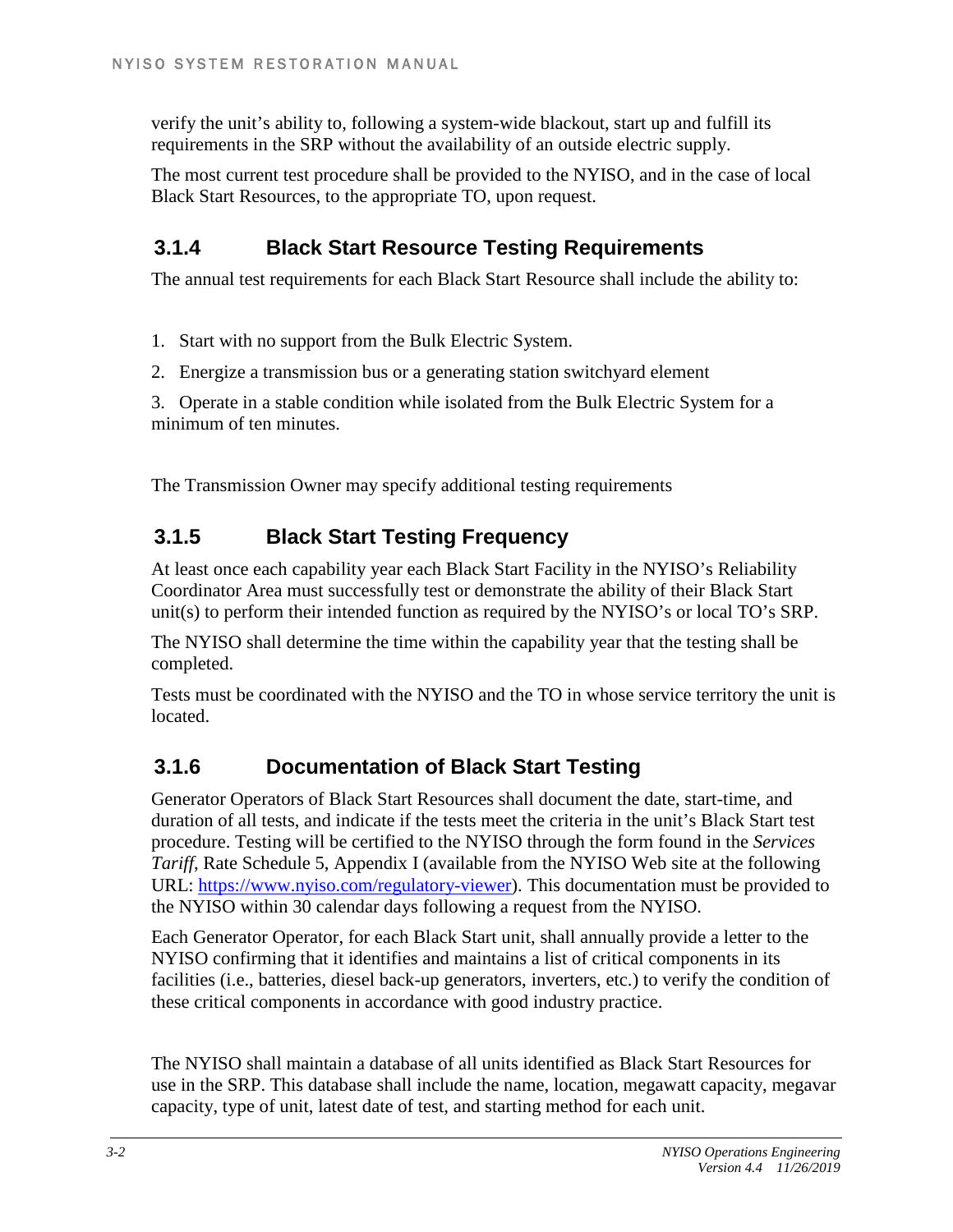# **6. RESTORATION TRAINING**

### **6.1 NYISO Restoration Training**

The NYISO shall provide for training NYISO and Market Participant operating personnel for the effective implementation of the NYCA SRP in the following area:

- Annual coordinated restoration training for NYISO and TO system operators, including:
	- Energization paths and initial switching requirements exiting the Black Start Facilities
	- $\triangleright$  Identification of acceptable voltage and frequency limits during restoration,
	- Operating Processes to reestablish connections between restored systems,
	- $\triangleright$  Simulation exercises that include modeling of each transmission owner's SRP, and
	- $\triangleright$  Annual simulations of full or partial system shutdowns and restoration, including the issuance of critique as input to the annual review of the restoration procedure.

Black Start Providers and other generator owners shall be invited to participate in training sessions and exercises as appropriate.

The NYISO shall maintain training program records showing that operating personnel have been trained in the implementation of the NYCA SRP and participated in restoration exercises.

# **6.2 Transmission Owner Restoration Training**

Each TO shall provide for training of operating personnel for the effective implementation of the NYCA SRP in the following areas:

- **•** Annual restoration training for its operating personnel on the local system restoration procedure
- A minimum of two hours of System restoration training every two calendar years to its field switching personnel identified as performing unique tasks associated with the TO's restoration procedure that are outside of their normal tasks.

Each TO shall participate in NYISO restoration drills, exercises, or simulations as requested by the NYISO.

The TOs shall maintain training program records showing that operating personnel have been trained in the implementation of the local system restoration procedure. These records shall be made available to the NYISO upon request.

# **6.3 Generator Operator Restoration Training**

Each Generator Operator shall participate in NYISO restoration drills, exercises, or simulations as requested by the NYISO.